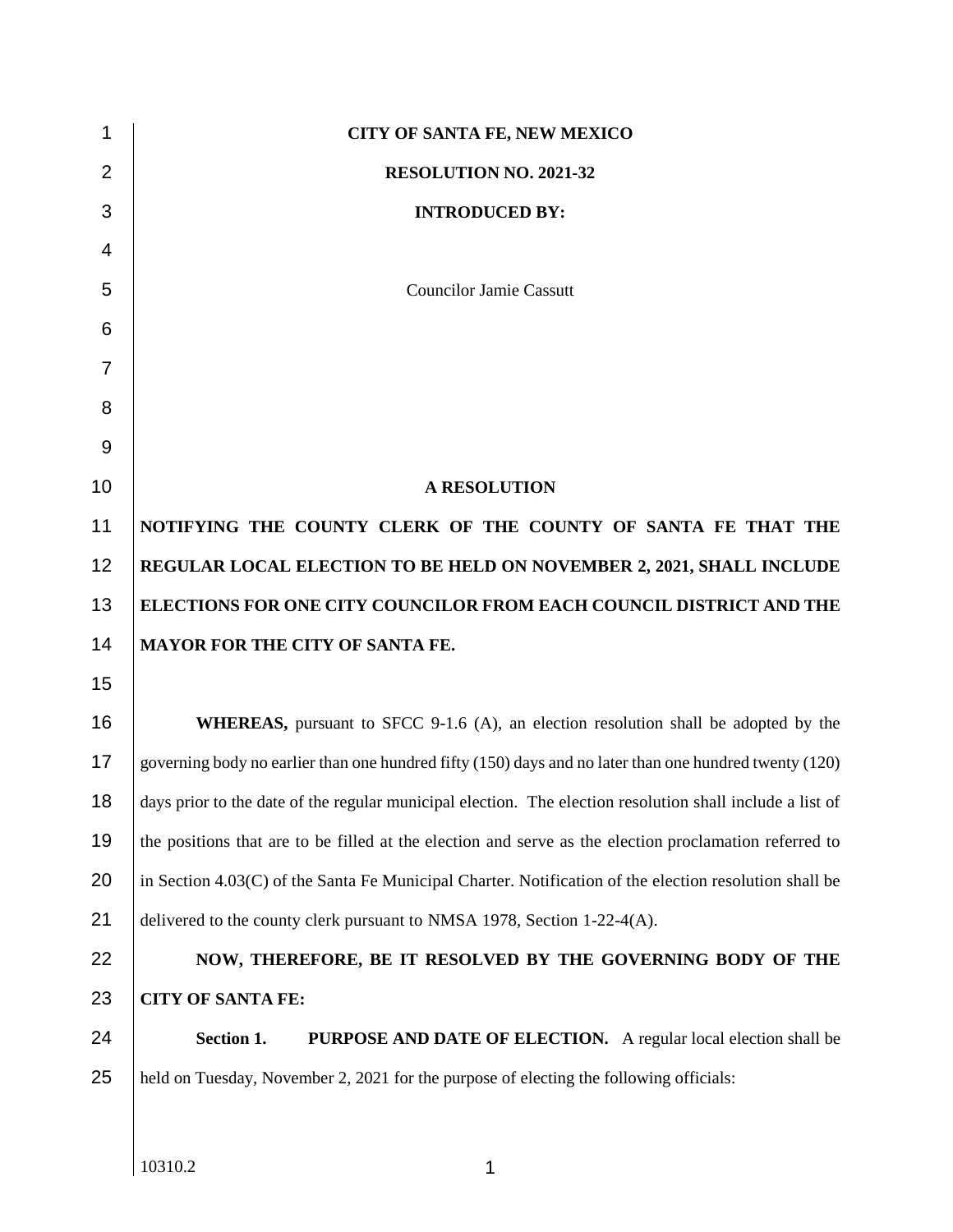| 1                | A.<br>The Mayor of the City of Santa Fe to a four-year term;                                              |  |  |  |  |  |  |
|------------------|-----------------------------------------------------------------------------------------------------------|--|--|--|--|--|--|
| $\overline{2}$   | <b>B.</b><br>One City Councilor from District 1 to a four-year term;                                      |  |  |  |  |  |  |
| 3                | C.<br>One City Councilor from District 2 to a four-year term;                                             |  |  |  |  |  |  |
| 4                | D.<br>One City Councilor from District 3 to a four-year term; and                                         |  |  |  |  |  |  |
| 5                | E.<br>One City Councilor from District 4 to a four-year term.                                             |  |  |  |  |  |  |
| $\,6$            | Section 2.<br>CLOSING OF REGISTRATION BOOKS. Only qualified electors of the                               |  |  |  |  |  |  |
| $\overline{7}$   | City of Santa Fe may vote in the regular local election. Pursuant to NMSA 1978, Section 1-4-8, a          |  |  |  |  |  |  |
| 8                | qualified elector is any person whose affidavit of voter registration has been filed by the Santa Fe      |  |  |  |  |  |  |
| $\boldsymbol{9}$ | County Clerk on or before the twenty-eighth $(28th)$ day prior to the election, who is registered to vote |  |  |  |  |  |  |
| 10               | in a general election precinct established by the Santa Fe Board of County Commissioners that is wholly   |  |  |  |  |  |  |
| 11               | or partly within the City of Santa Fe boundaries, and who is a resident of the City of Santa Fe.          |  |  |  |  |  |  |
| 12               | Registration books for this election will be closed at 5:00 p.m. on October 5, 2021.                      |  |  |  |  |  |  |
| 13               | Section 3.<br><b>NOMINATING PETITIONS.</b> Candidates must file a Nominating Petition                     |  |  |  |  |  |  |
| 14               | containing the required number of valid names, addresses, and signatures as follows:                      |  |  |  |  |  |  |
| 15               | City Councilor – Signatures of at least one-half of one percent of the registered voters<br>A.            |  |  |  |  |  |  |
| 16               | of the district, which the candidate seeks to represent, pursuant to NMSA 1978, Section 1-22-10 and       |  |  |  |  |  |  |
| 17               | Article 4.03(B) of the Santa Fe Municipal Charter.                                                        |  |  |  |  |  |  |
| 18               | Mayor - Signatures of at least one-half of one percent of the registered voters of the<br><b>B.</b>       |  |  |  |  |  |  |
| 19               | City of Santa Fe, pursuant to NMSA 1978, Section 1-22-10 and Article 4.03(A) of the Santa Fe              |  |  |  |  |  |  |
| 20               | Municipal Charter.                                                                                        |  |  |  |  |  |  |
| 21               | Section 4.<br><b>DECLARATIONS OF CANDIDACY.</b> Pursuant to NMSA 1978, Section 1-                         |  |  |  |  |  |  |
| 22               | $22-3.2(D)$ (2), and SFCC 9-3.8(C), Declarations of Candidacy for a person who is applying for public     |  |  |  |  |  |  |
| 23               | financing shall be filed at the office of the City Clerk, Room 215, City Hall, 200 Lincoln Avenue,        |  |  |  |  |  |  |
| 24               | between the hours of 8:00 a.m. and 5:00 p.m. by Wednesday, July 19, 2021. Pursuant to SFCC 1987 9-        |  |  |  |  |  |  |
|                  |                                                                                                           |  |  |  |  |  |  |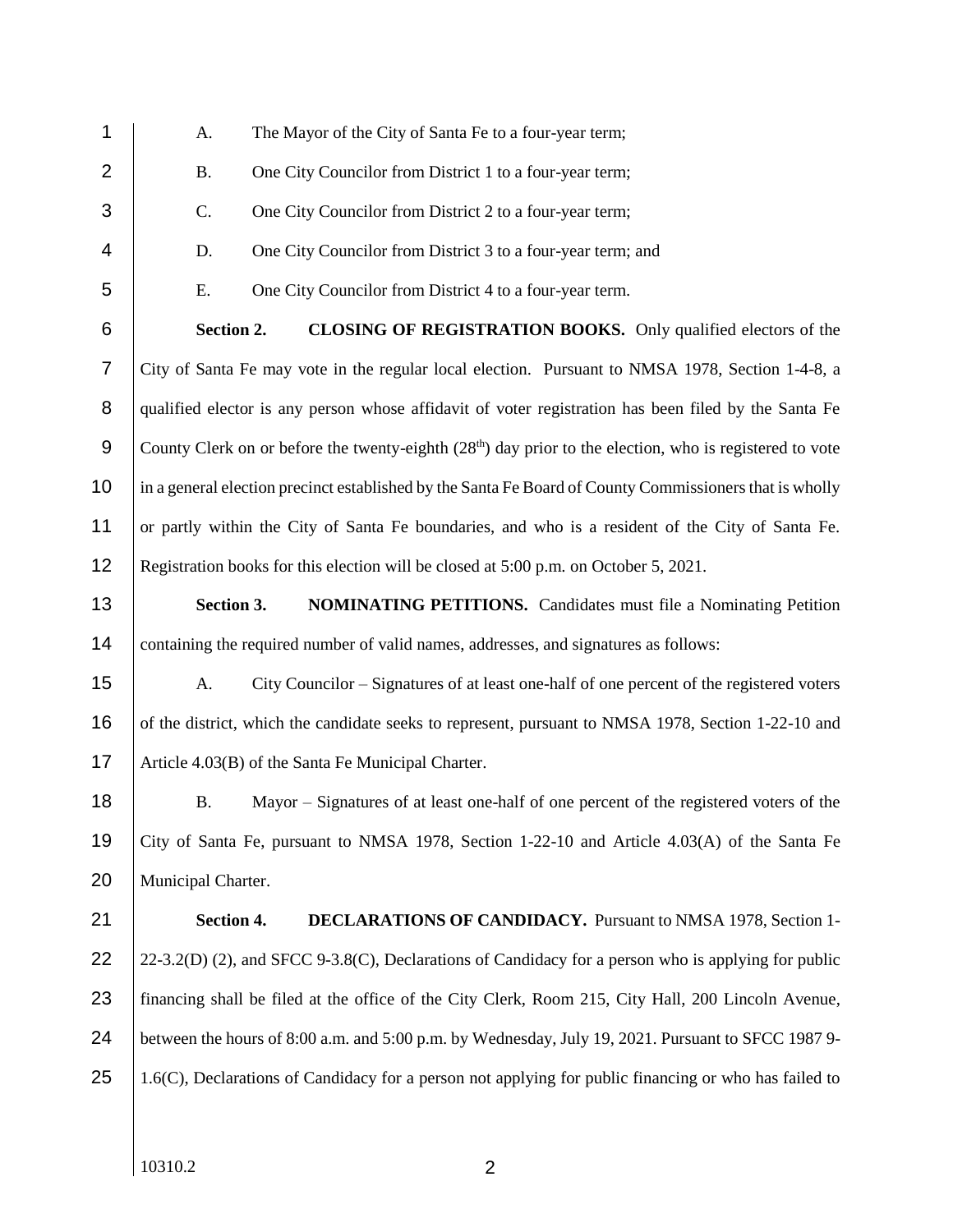| $\mathbf{1}$   | be approved for public financing but who otherwise qualifies to be a candidate and is seeking to be       |  |  |  |  |  |
|----------------|-----------------------------------------------------------------------------------------------------------|--|--|--|--|--|
| $\overline{2}$ | listed on the ballot shall be filed at the office of the County Clerk, between the hours of 9:00 a.m. and |  |  |  |  |  |
| 3              | 5:00 p.m. on Tuesday, August 24, 2021. Pursuant to SFCC 1987 9-1.6(C) Declarations of Candidacy           |  |  |  |  |  |
| 4              | for a person seeking to be a write-in candidate shall be filed at the office of County Clerk, between the |  |  |  |  |  |
| 5              | hours of 9:00 a.m. and 5:00 p.m. on Tuesday, August 31, 2021.                                             |  |  |  |  |  |
| 6              | Section 5.<br>RANKED CHOICE VOTING. Pursuant to Ordinance No. 2017-26, ranked                             |  |  |  |  |  |
| 7              | choice voting will be used for electing candidates for municipal office.                                  |  |  |  |  |  |
| 8              | NOTICE TO COUNTY CLERK. This Resolution serves as notice to the<br>Section 6.                             |  |  |  |  |  |
| 9              | Santa Fe County Clerk pursuant to NMSA 1978, Section 1-22-4(A).                                           |  |  |  |  |  |
| 10             | PASSED, APPROVED, and ADOPTED this 9th day of June, 2021.                                                 |  |  |  |  |  |
| 11             |                                                                                                           |  |  |  |  |  |
| 12             |                                                                                                           |  |  |  |  |  |
| 13             |                                                                                                           |  |  |  |  |  |
|                |                                                                                                           |  |  |  |  |  |
| 14             | ALAN WEBBER, MAYOR                                                                                        |  |  |  |  |  |
| 15             | ATTEST:                                                                                                   |  |  |  |  |  |
| 16             |                                                                                                           |  |  |  |  |  |
| 17             |                                                                                                           |  |  |  |  |  |
| 18             | Kristine Mihelcic (Jun 10, 2021 16:54 MDT)<br>KRISTINE MIHELCIC, CITY CLERK                               |  |  |  |  |  |
| 19             | APPROVED AS TO FORM:                                                                                      |  |  |  |  |  |
| 20             |                                                                                                           |  |  |  |  |  |
| 21             |                                                                                                           |  |  |  |  |  |
| 22             | ERIN K. MCSHERKY, CITY ATTORNEY                                                                           |  |  |  |  |  |
| 23             |                                                                                                           |  |  |  |  |  |
| 24             |                                                                                                           |  |  |  |  |  |
| 25             | Legislation/2021/Resolutions/2021-32 Regular Local Election                                               |  |  |  |  |  |
|                |                                                                                                           |  |  |  |  |  |

 $10310.2$  3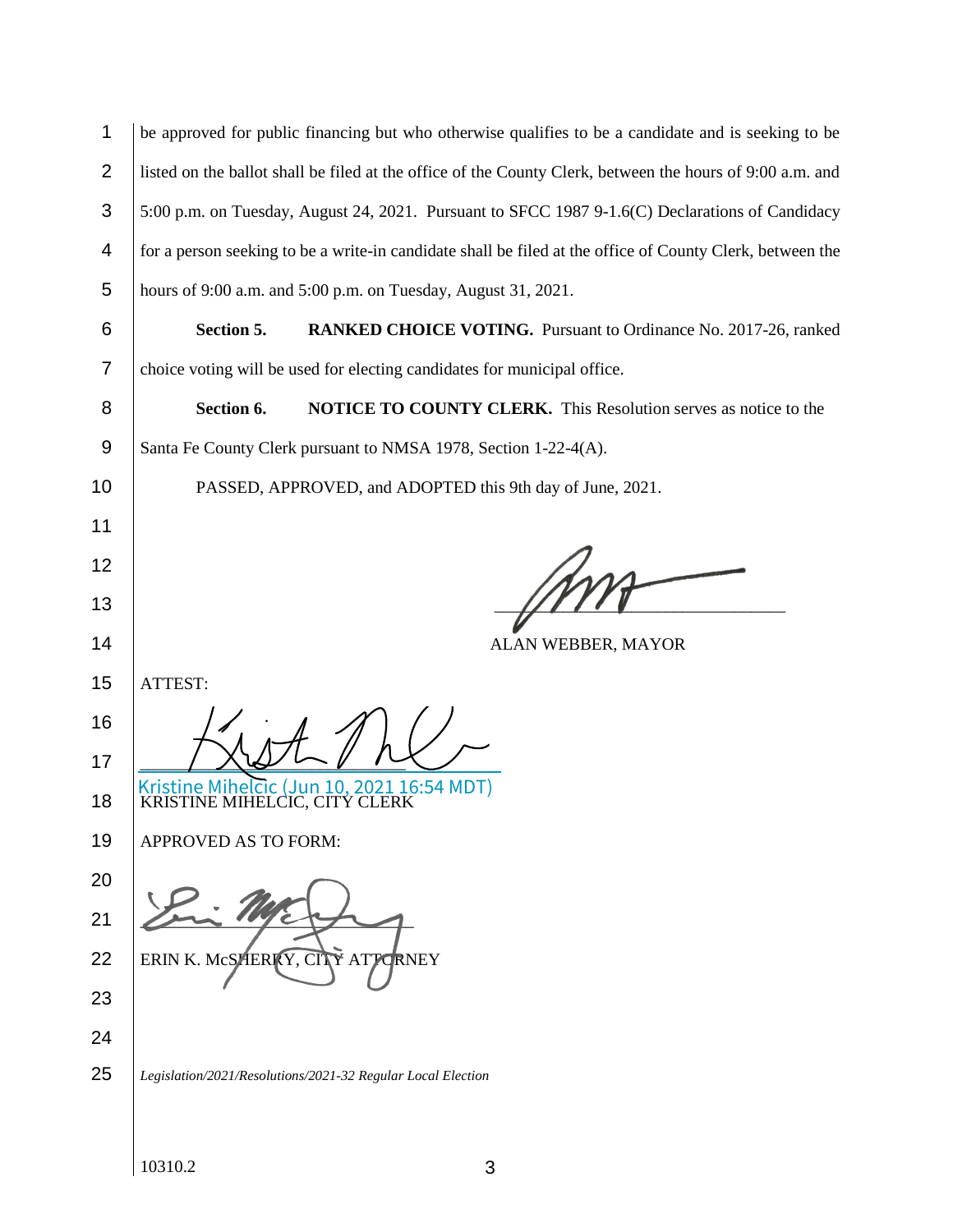| <b>FIR No. 3332</b> |  |
|---------------------|--|
|---------------------|--|

# **FISCAL IMPACT REPORT**

| <b>General Information:</b>                                       |                                                                                                                                         |                                                                                                                                                                                                                                                    |
|-------------------------------------------------------------------|-----------------------------------------------------------------------------------------------------------------------------------------|----------------------------------------------------------------------------------------------------------------------------------------------------------------------------------------------------------------------------------------------------|
| (Check) Bill:                                                     | Resolution: X                                                                                                                           |                                                                                                                                                                                                                                                    |
| Short Title(s): Regular Local Election                            |                                                                                                                                         |                                                                                                                                                                                                                                                    |
| Sponsor(s): Councilor Jamie Cassutt                               |                                                                                                                                         |                                                                                                                                                                                                                                                    |
|                                                                   | Reviewing Department(s): Community Engagement                                                                                           |                                                                                                                                                                                                                                                    |
| <b>Staff Completing FIR:</b>                                      | Kristine Mihelcic Date: 5-27-2021 Phone: 955-6846                                                                                       |                                                                                                                                                                                                                                                    |
| Reviewed by City Attorney: Marcos                                 | Aarcos Martinoz                                                                                                                         |                                                                                                                                                                                                                                                    |
|                                                                   | Reviewed by Finance Director: <i>AICXIS LOTCYO</i><br>Alexis Lotero (May 28, 2021 10:27 MDT)                                            | <sub>Date:</sub> May 28, 2021<br><sub>Date:</sub> May 28, 2021                                                                                                                                                                                     |
| Summary:<br>2021.                                                 |                                                                                                                                         | The Resolution calls for notifying the Santa Fe County Clerk of the positions to be elected (asingle City Councilor from<br>each Council District and the Mayor for the City of Santa Fe) for the regular local election to be held on November 2, |
| <b>Departments Affected:</b><br>Community Engagement / City Clerk |                                                                                                                                         |                                                                                                                                                                                                                                                    |
| <b>Consequences of Not Enacting Legislation:</b>                  | Resolution. It would also violate section SFCC 9-1.6 (A).                                                                               | The notification of the positions to be filled would not be provided to the County Clerk through the Election                                                                                                                                      |
|                                                                   | Conflict, Duplication, Companionship, or Relationship to Other Legislation:<br>This Resolution is required by section SFCC $9-1.6$ (A). |                                                                                                                                                                                                                                                    |
| Performance and Administrative Implications:                      |                                                                                                                                         |                                                                                                                                                                                                                                                    |

The City Clerk, as part of regular duties, oversees the application for, and distribution of, public financing for qualifying candidates as well as qualifying contributions submitted by candidates for all positions. The direct administration of the election is overseen by the Santa Fe County Clerk.

## **Fiscal Implications:**

None associated.

#### **Fiscal Impact**

X Check here if no fiscal impact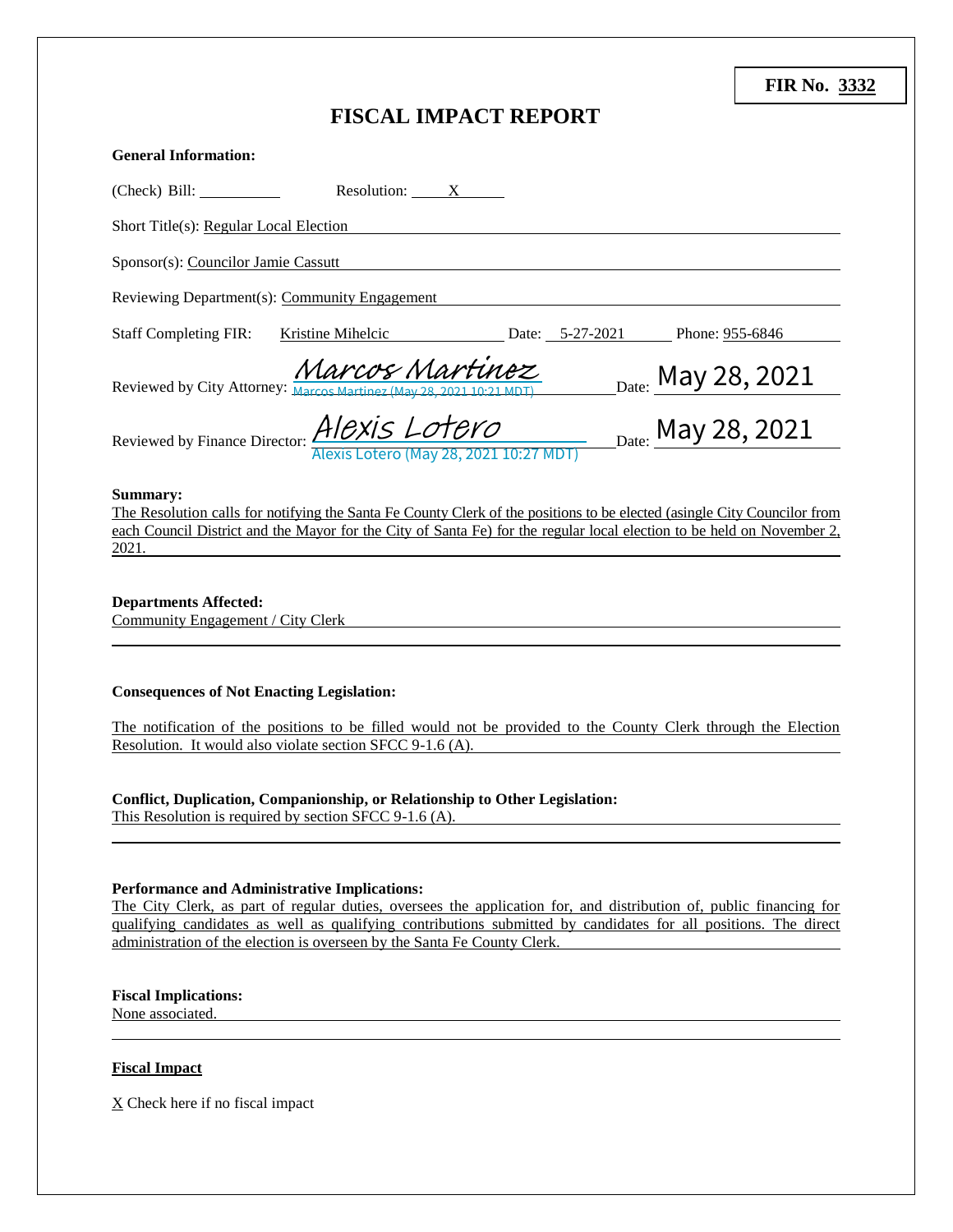# **Expenditures**

| <b>Expenditure</b><br><b>Type</b> | FYE | $FYE$ <sub>--</sub> | $FYE$ __ | <b>Require BAR</b><br>(Y/N) | <b>Recurring (R) or Non-</b><br>recurring $(NR)$ | <b>Fund</b> | 3-Year Total Cost |
|-----------------------------------|-----|---------------------|----------|-----------------------------|--------------------------------------------------|-------------|-------------------|
| Personnel and                     |     |                     |          |                             |                                                  |             |                   |
| Benefits*                         |     |                     |          |                             |                                                  |             |                   |
| Capital Outlay                    |     |                     |          |                             |                                                  |             |                   |
| Contractual/                      |     |                     |          |                             |                                                  |             |                   |
| Professional Services             |     |                     |          |                             |                                                  |             |                   |
| Operating                         |     |                     |          |                             |                                                  |             |                   |
| Total:                            |     |                     |          |                             |                                                  |             |                   |

\* This includes all staff time associated with executing the job functions of the proposed legislation. **Expenditure Narrative:**

## **Revenue**

| <b>Revenue Type</b>     | FYE $_{-}$ | FYE | <b>FYE</b> | Recurring (R) or Non-recurring (NR) | <b>Fund</b> |
|-------------------------|------------|-----|------------|-------------------------------------|-------------|
| General Fund            |            |     |            |                                     |             |
| Special Revenue         |            |     |            |                                     |             |
| CIP                     |            |     |            |                                     |             |
| Enterprise              |            |     |            |                                     |             |
| <b>Internal Service</b> |            |     |            |                                     |             |
| Trust and Agency        |            |     |            |                                     |             |
| Federal                 |            |     |            |                                     |             |
| Other                   |            |     |            |                                     |             |
| Total                   |            |     |            |                                     |             |

**Revenue Narrative:**